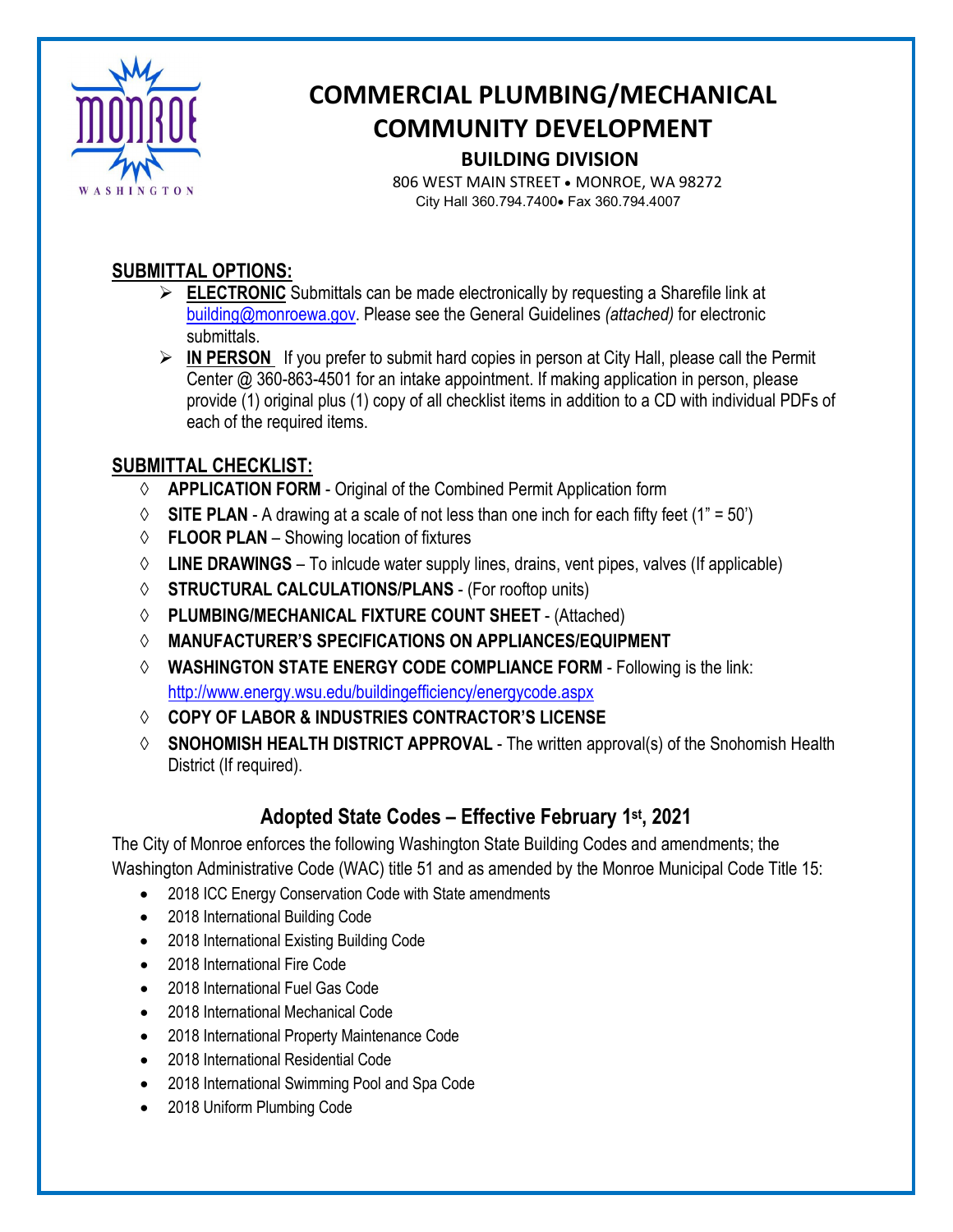

# **COMMERCIAL PLUMBING/MECHANICAL COMMUNITY DEVELOPMENT BUILDING DIVISION**

 806 WEST MAIN STREET • MONROE, WA 98272 City Hall 360.794.7400• Fax 360.794.4007

## **Structural Design Criteria**

Seismic Design Category: **IRC/IBC -** D1/D2 Basic Wind Speed: 85 mph Exposure Category: B Frost Depth: 18" Snow load: 25 lbs/sq ft

\*A soils investigation is required for commercial projects, residential short plats, subdivisions and in some instance's residential lots.

## **ANY OTHER ITEMS DEEMED NECESSARY BY THE ZONING ADMINISTRATOR**